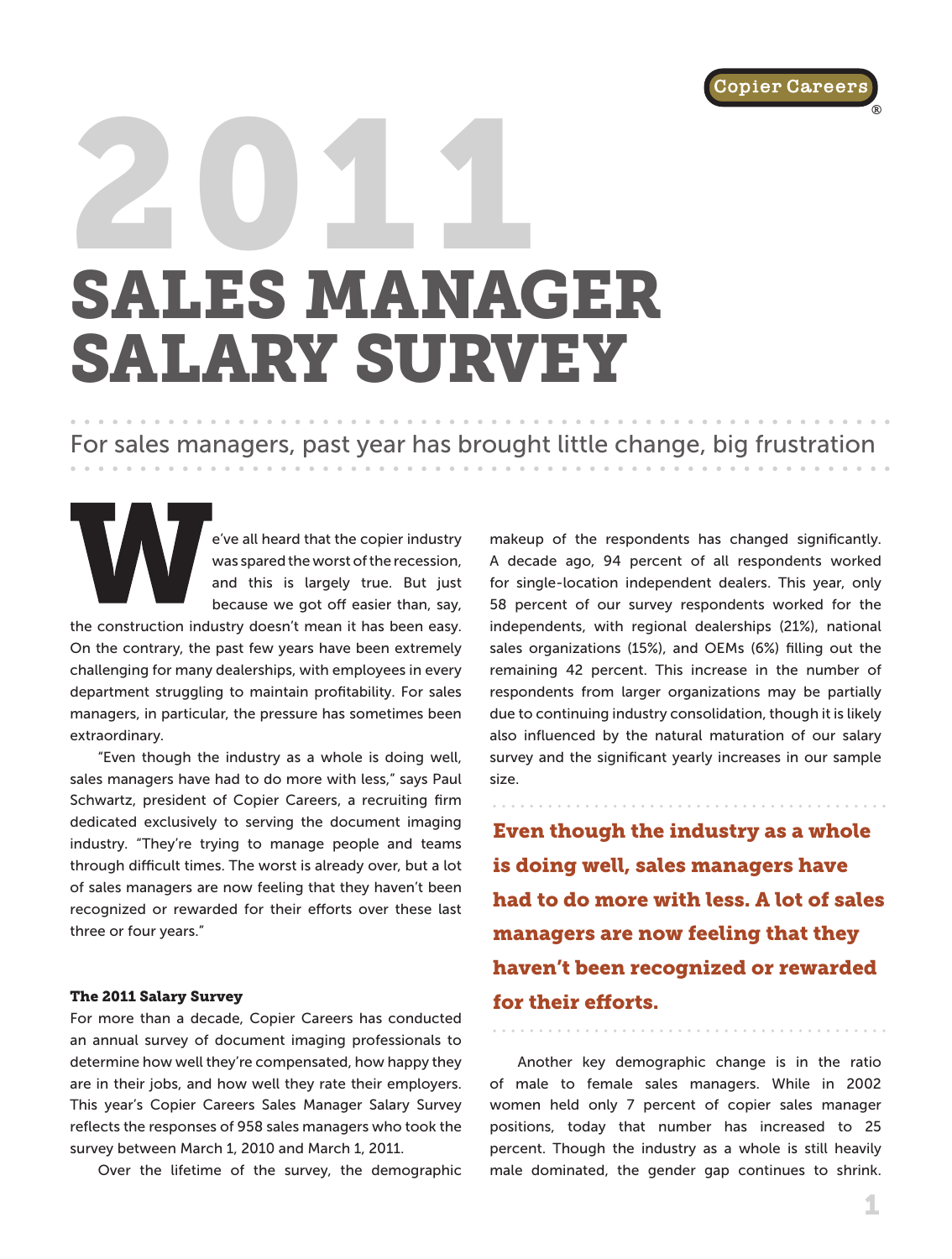#### Compensation Up 5 Percent Since 2010

Last year, total sales manager compensation fell for the first time in the history of the salary survey, and it fell hard, from \$121,911 in 2009 to \$114,139 in 2010. This year, things have improved, with average total compensation increasing to \$119,640. Though this figure has not yet recovered to its 2009 level, it is nevertheless a welcome jump, a sign—we hope—of genuine recovery. The greatest increase was in commission (up \$2,999 to \$68,439), with base salary (up \$2,502 to \$51,201) close behind.

Although the economy has played the most significant role in the lowered compensation levels of the past few years, other factors have also contributed, namely industry consolidation and the growth of managed print services (MPS), both of which have prompted dealerships to fiddle with their compensation plans, sometimes in a way that negatively impacts sales manager commissions.

Compensation plans, which were complicated to begin with, are getting much more complicated now. It seems like everyone is playing with the formula, but few are getting it right.

"These days, everyone is trying to squeeze every drop of gross profit out of their deals," says Schwartz. "This puts a lot of pressure on sales managers because their commissions are getting restructured. Compensation plans, which were complicated to begin with, are getting much more complicated now. It seems like everyone is playing with the formula, but few are getting it right."

While 2011 may prove to have been the year that MPS gained true acceptance throughout the document imaging industry, the year it will become truly profitable especially for dealerships in small markets—may still be far into the future. The length and complexity of the MPS sales cycle continues to cause trouble for many sales departments. Until they can master it, and until dealers can figure out how to best compensate their MPS salespeople, we're likely to see continued experimentation in sales compensation plans. Unfortunately, this type of experimentation is already causing disruption and frustration for many copier sales managers. The question is: how much longer will they put up with it?

#### Pressure to Perform

. . . . . . . . . .

This year's sales managers reported that they work an average of 58 hours a week. This figure has increased steadily and considerably over the past decade, rising 26 percent since 2002, when on-the-job hours averaged only 46. These long workdays are clearly unsustainable, particularly considering that for the past two years they have generally failed to translate to better individual or team performance.

For many sales managers, these stressful conditions are beginning to take a toll on health, happiness, and overall job satisfaction .

. . . . . . . . . . . . . . .

For many sales managers, these stressful conditions are beginning to take a toll on health, happiness, and overall job satisfaction. Only 51 percent of sales managers say they're satisfied or very satisfied with their jobs, and only 45 percent say they're happy with their compensation.

While good salespeople and managers are never fully satisfied with where they are or how much they're making, this year the dissatisfaction has a more serious quality than it has in the past. Frankly, most copier sales managers are exhausted—so exhausted that more than a few of them are considering leaving management altogether, says Schwartz.

"In the last year, we've had a lot of sales managers tell our recruiters they don't want to be responsible for a team anymore. It's too stressful—they just want to go out and sell."

#### Better Times Ahead

The good news is that sales managers who are ready to move on—whether it's a lateral move to another management position or a downwards move to a nonmanagement sales position—are likely to find what they're looking for. Copier dealerships are hiring again, and talented sales professionals with strong records of success are very much in demand. While economic uncertainty, consolidation, commission changes, and MPS will continue to create challenges for tomorrow's sales managers, the veterans of the Great Recession will undoubtedly have the experience and the wherewithal to overcome them. -CC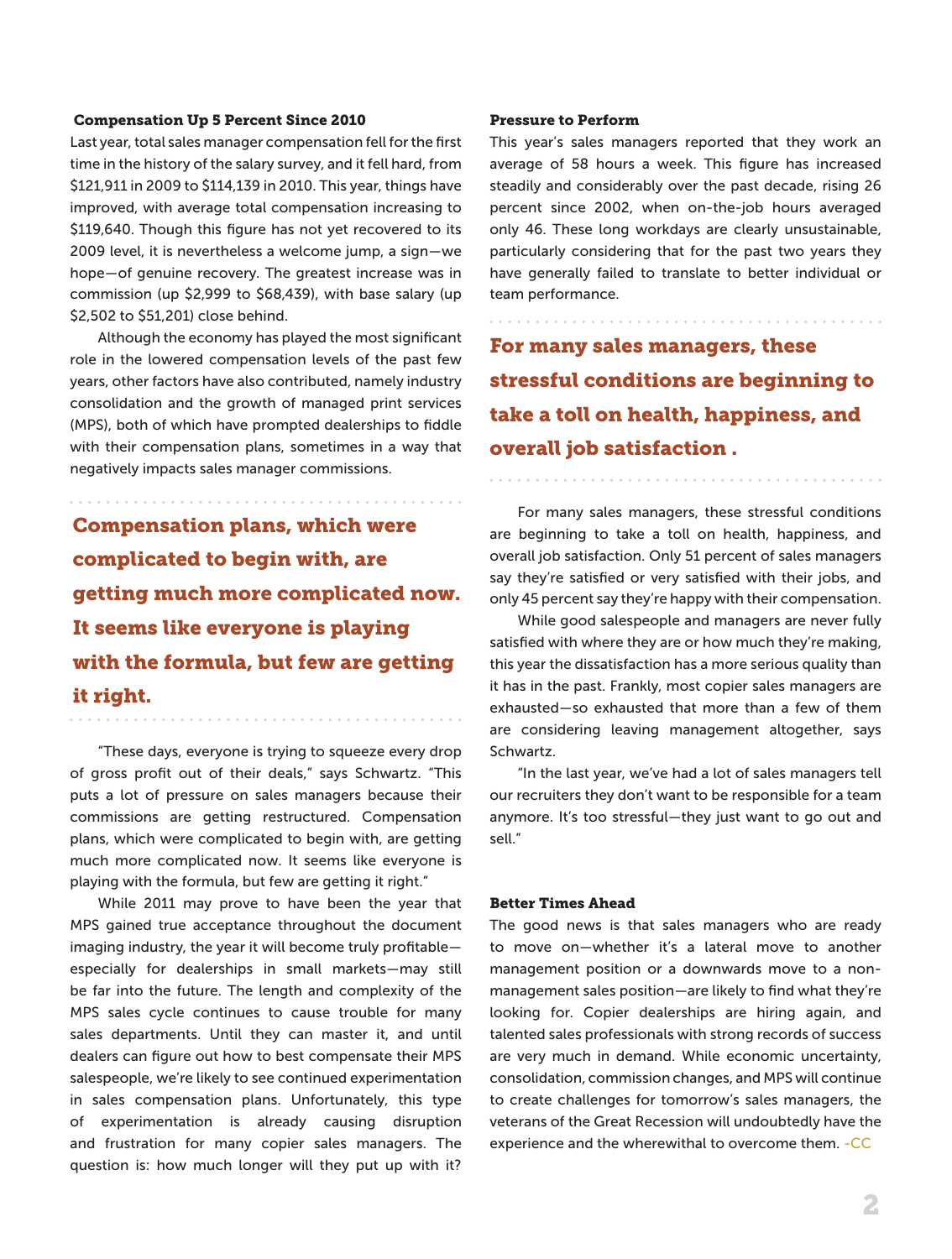# 958 copier sales managers participated in our 2011 salary survey.

Fifty-eight percent of them work for independent copier dealerships with only one location. The rest work for regional dealers (21%), national sales organizations (15%), and OEMs (6%).





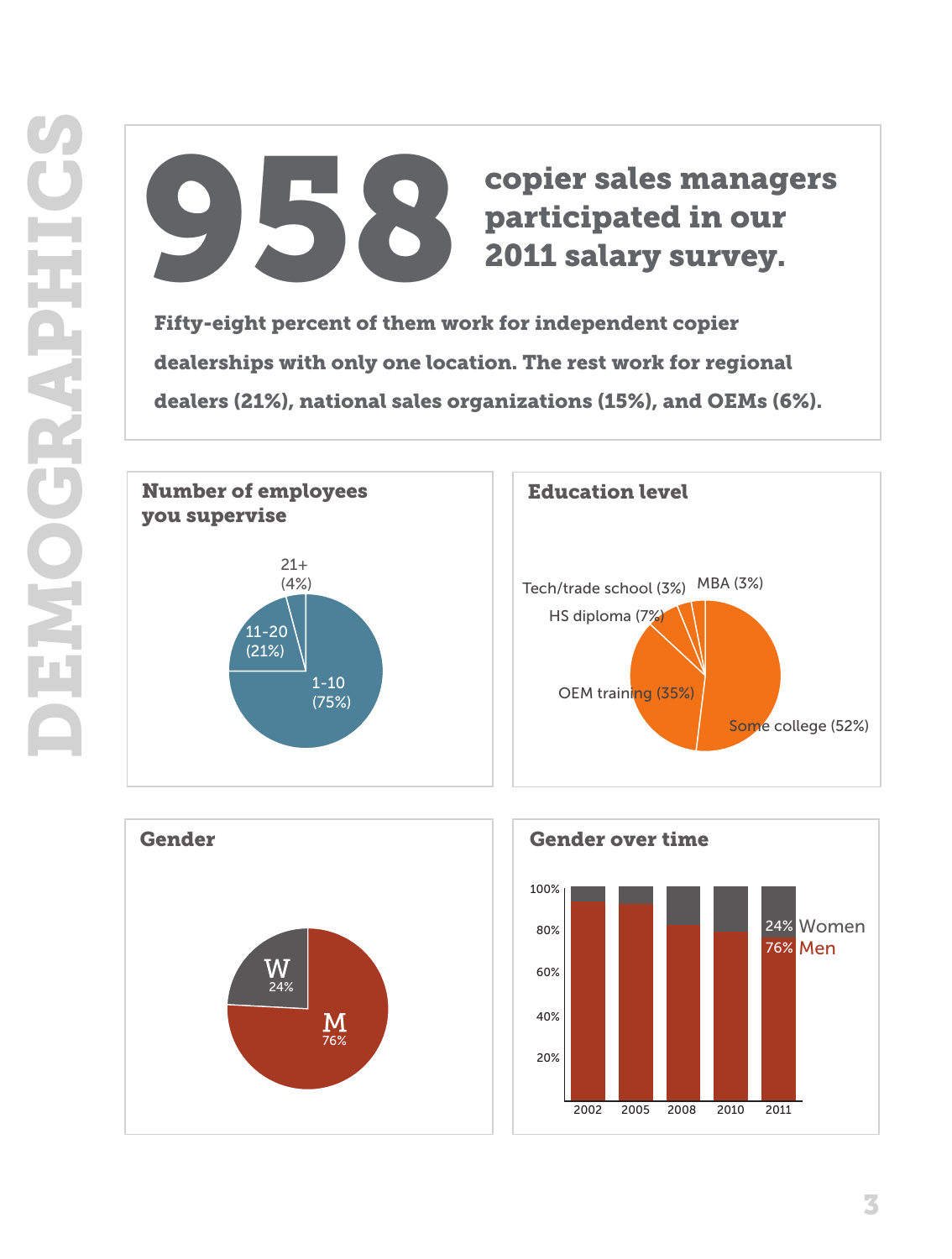







96 percent of sales managers receive health benefits.

15 percent say their employers match their 401(k) contributions.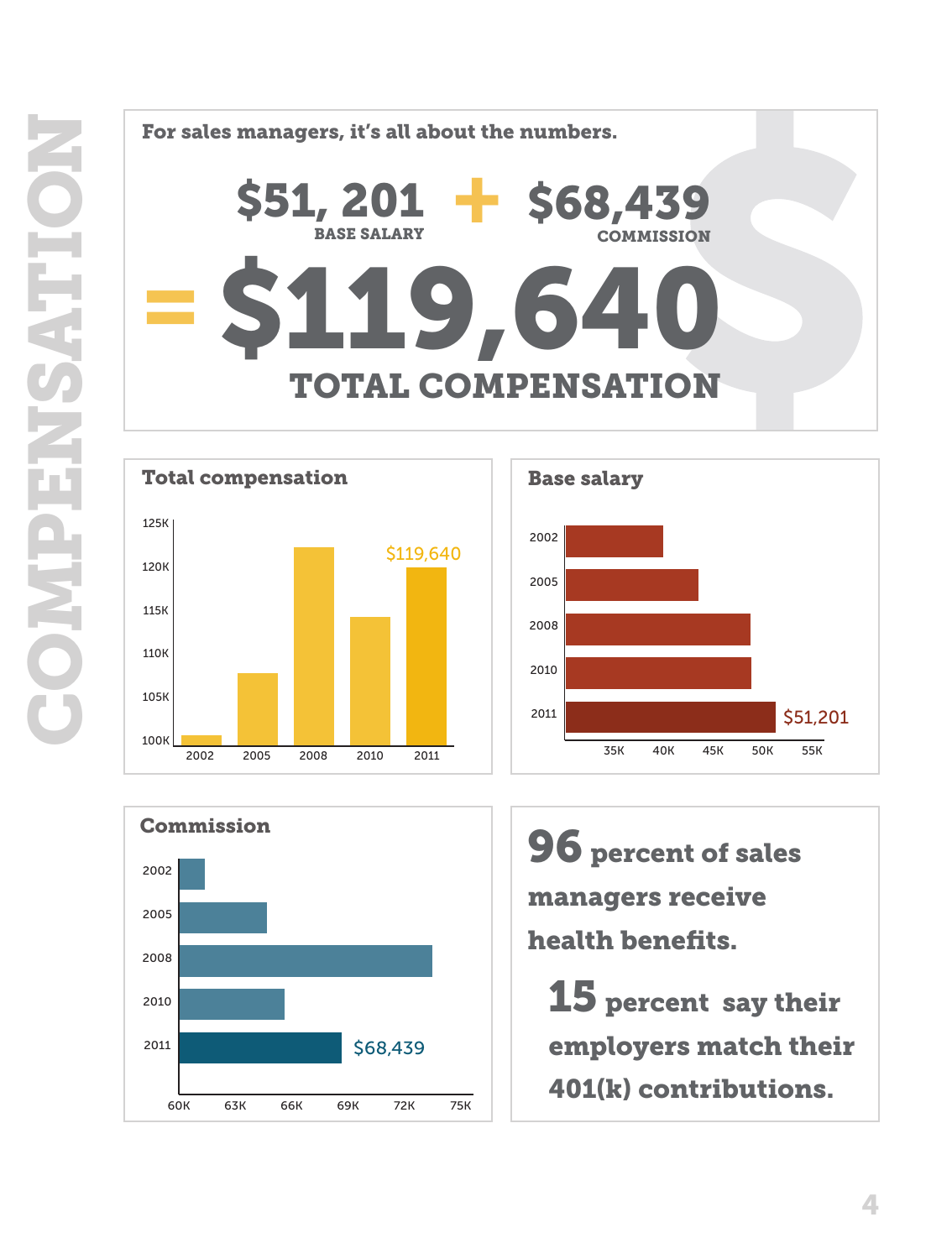This year's sales managers reported that they<br>work an average of 58 hours a week. This<br>figure has risen 26 percent since 2002. These<br>long workdays are clearly unsustainable,<br>particularly considering that for the past two<br>y work an average of 58 hours a week. This figure has risen 26 percent since 2002. These long workdays are clearly unsustainable, particularly considering that for the past two years they have generally failed to translate to better individual or team performance.